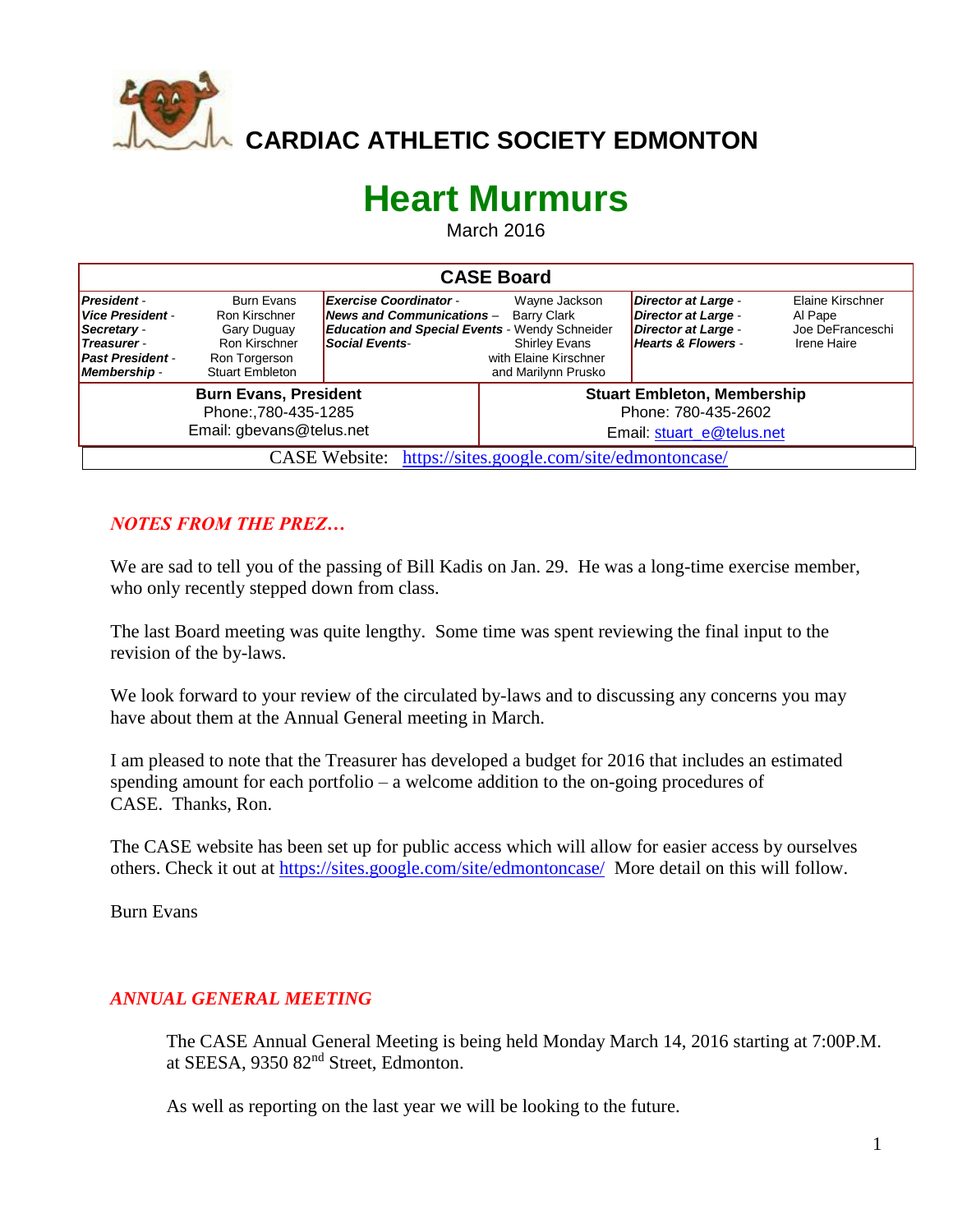Important items on the proposed agenda include the review and adoption (hopefully) of new bylaws for CASE. As well as being a vital business event this has been one of our well attended social get-togethers. We want as many members and spouses as possible to come out for this meeting: at least 17 members are required for a quorum. Coffee, tea and nibbles will be provided.

## *ANGINA CAUSES AND RISK FACTORS*

Angina is a problem of supply and demand. Your heart (coronary) arteries supply the muscle of the heart with oxygen and nutrients. Your heart is a muscle that beats all day, every day. The amount of work your heart has to do is determined by how hard it is to pump your blood around the body. That is the demand. As your blood pressure gets higher, your heart has to work harder to move the blood through. As your heart beats faster, that also increases the work. Exercise, anxiety or emotional stress are examples of things that increase your blood pressure and heart rate, thus increasing the demand for oxygen and nutrient-rich blood to feed the heart muscle and meet the demand. With normal, wide open coronary arteries, the supply of this blood is not a problem.

When blockages have built up in your coronary arteries blocking most of the blood flow through the artery, there is a limit to the supply. The heart is pretty efficient, so when you are doing your usual activities, it does not demand much. But when exertion increases the work the heart needs to do, the demand for oxygen goes up. The blocked artery cannot increase supply to meet the demand, and this causes [angina.](http://www.secondscount.org/heart-condition-centers/angina-chest-pain) And, when you sit down and stop exerting yourself, the demand goes down, supply and demand match and the angina goes away.

Blockages that have built up over time can meet a certain amount of demand, but if the demand is too great, angina occurs. This type of blockage causes [stable angina;](http://www.secondscount.org/heart-condition-centers/info-detail?cid=4da66427-f683-43d4-9fa3-8260b1ce4847) it allows for a steady reliable amount of work before it can't keep up with the supply from the coronary arteries. .



*In this diagram, the top artery is healthy. There is no plaque to restrict the flow of blood or cause angina. The middle diagram shows an artery with a substantial blockage that is limiting blood flow. It is likely that this person may suffer angina, which may include chest discomfort, shortness of breath, fatigue and dizziness. These symptoms indicate that the heart muscle is not receiving enough blood to keep it healthy. The bottom diagram shows a completely blocked artery. No blood is able to flow through the artery. When an unstable plaque ruptures, blood clot forms on top of the plaque, seen here as the red particles. The clot completely blocks the artery suddenly. This is a serious condition that may lead to a heart attack or stroke.*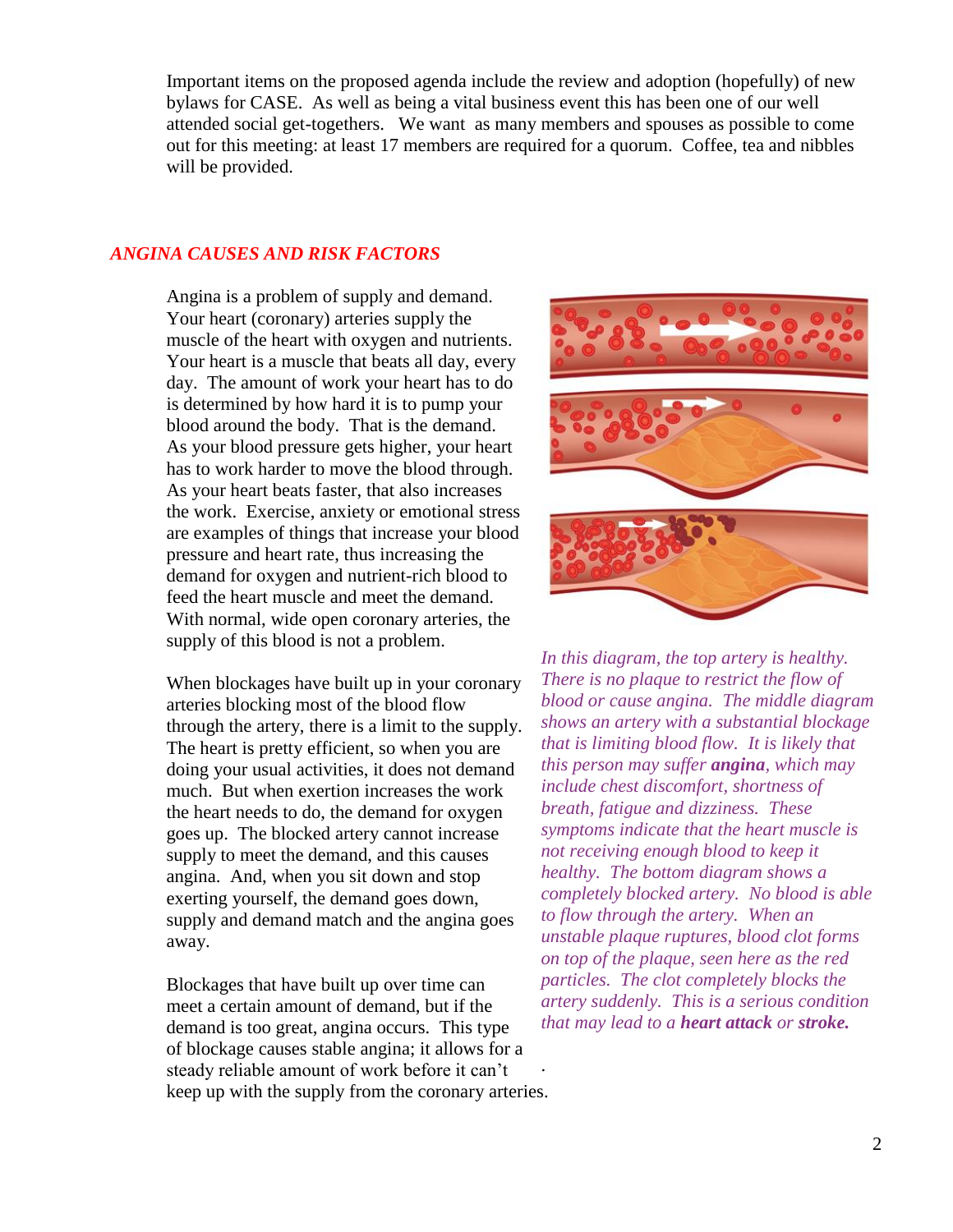But the blockages of atherosclerosis do not grow at a steady rate. Most commonly, they grow as a result of ruptures in the [plaque.](http://www.secondscount.org/heart-condition-centers/info-detail?cid=fb5ce6b9-7e63-491e-9344-5b3a07c519c3) When one of these plaque ruptures changes a relatively non-obstructive blockage to a tightly obstructive blockage, supply and demand don't match again. But when this happens the problem is a lack of supply instead of too much demand. That is why unstable angina is different. It is not related to how much exertion you do. It may happen at rest, and stopping to sit down does not make it go away. The nature of the blockage has changed and the efficient heart may not have enough supply to meet the demand--even for sitting still. That is why unstable angina is an emergency.

[Coronary artery disease \(CAD\)](http://www.secondscount.org/heart-condition-centers/coronary-artery-disease) is caused by atherosclerosis, the process behind the supply and demand problem that causes angina. There is no cure for CAD and atherosclerosis but it is possible to slow the process with lifestyle changes and medications. If necessary, blocked arteries can be opened with [angioplasty and](http://www.secondscount.org/treatments/angioplasty-stents) stenting or [open-heart bypass surgery.](http://www.secondscount.org/treatments/coronary-bypass-surgery) So, if you have CAD, it is very important that you work with your cardiologist to develop a treatment plan to relieve your angina and reduce your risk of [heart attack,](http://www.secondscount.org/heart-condition-centers/heart-attack) [stroke,](http://www.secondscount.org/heart-condition-centers/stoke) and other serious problems caused by atherosclerosis. These can include [peripheral artery disease \(PAD\),](http://www.secondscount.org/heart-condition-centers/peripheral-artery-disease-pad) which can cause debilitating leg pain when you walk, as well as kidney [\(renal\) artery disease,](http://www.secondscount.org/heart-condition-centers/renal-kidney-artery-disease) which can cause kidney damage and high blood pressure.

Because angina is most often caused by CAD, most of the [risk factors](http://www.secondscount.org/treatments/risk-factor-modification-treatments) are the same. They include:

| High cholesterol                       | Lack of physical activity                         |
|----------------------------------------|---------------------------------------------------|
| High blood pressure                    | Family history of heart disease                   |
| Smoking                                | Stress and anxiety                                |
| <b>Diabetes</b>                        | Sleep deprivation                                 |
| Age (greater for men over 45 years and | For women: a history of preeclampsia<br>$\bullet$ |
| women over 55 years)                   | and pregnancy-related diabetes                    |
| Obesity                                |                                                   |

It is also helpful to know what triggers your angina symptoms. Here are some common triggers to monitor and avoid if possible:

| • Very hot or very cold | <b>Emotional stress</b> |
|-------------------------|-------------------------|
| temperatures            |                         |
| $\bullet$ Big meals     | • Drinking (alcohol)    |
| Physical activity       | Smoking                 |

Of course, it is impossible to avoid every single trigger and it's not good for you to give up all physical activity. Regular exercise is one of the best things you can do to treat your heart disease! Talk to your doctor about your options for staying active while treating your angina.

You can't change a history of heart disease in your family, but you can change what you do today and tomorrow to slow the process of atherosclerosis and feel better.

Source: [http://www.secondscount.org/heart-condition-centers/info-detail?cid=7737b22e-e17f-4b0e-](http://www.secondscount.org/heart-condition-centers/info-detail?cid=7737b22e-e17f-4b0e-8d80-b9e2ca9ede59)[8d80-b9e2ca9ede59](http://www.secondscount.org/heart-condition-centers/info-detail?cid=7737b22e-e17f-4b0e-8d80-b9e2ca9ede59)